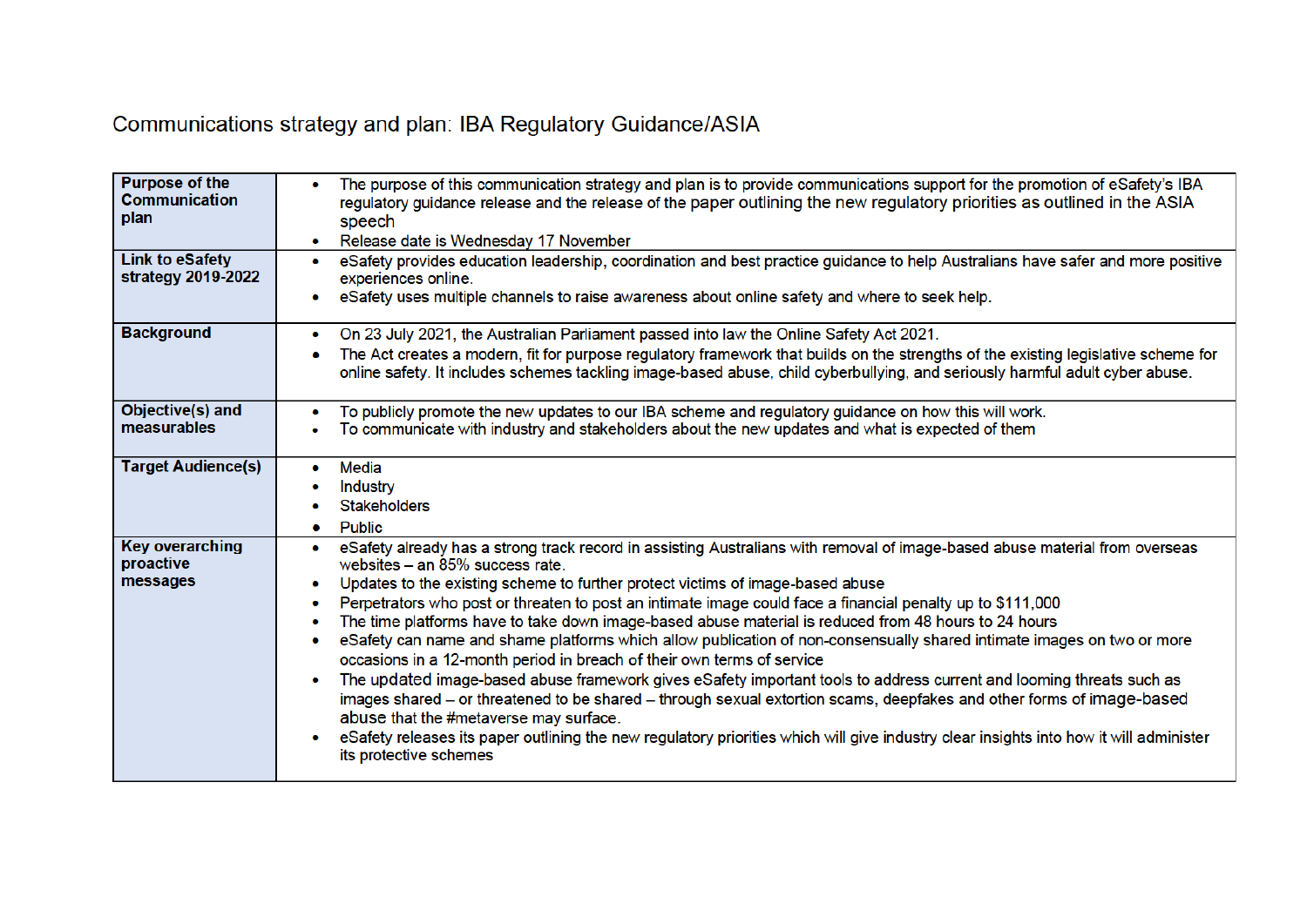## **Communications action plan**

| <b>Target Audience/</b><br><b>Stakeholder Group</b> | Aim                                                                                                                                                                                                                                                                  | <b>Communications collateral - items</b><br>required                                                                                                                                                                                                                                                                                                | Who to action? | By When?                                                                                                                                                                                        |
|-----------------------------------------------------|----------------------------------------------------------------------------------------------------------------------------------------------------------------------------------------------------------------------------------------------------------------------|-----------------------------------------------------------------------------------------------------------------------------------------------------------------------------------------------------------------------------------------------------------------------------------------------------------------------------------------------------|----------------|-------------------------------------------------------------------------------------------------------------------------------------------------------------------------------------------------|
| <b>Media Release</b>                                | Provision of media<br>۰<br>release to all other media<br>outlets                                                                                                                                                                                                     | Media release sent to all major<br>$\bullet$<br>metro and regional media                                                                                                                                                                                                                                                                            |                | 0600hrs Wednesday 17<br><b>November</b>                                                                                                                                                         |
| Media:<br>newspaper<br>placement                    | To publicly promote the<br>۰<br>new updates to our IBA<br>scheme and regulatory<br>guidance on how this will<br>work.                                                                                                                                                | Offer the media release, finalised<br>regulatory guidance document and<br>an interview with the Commissioner                                                                                                                                                                                                                                        |                | Pitch to the journalist (during<br>the week that Julie is away) to<br>run on November 17<br>Note: Will need to wait until<br>MO has considered the IBA<br>reg guidance and Reg<br>postures doc. |
| Media: Radio<br>audience                            | To publicly promote the<br>new updates to our IBA<br>scheme and regulatory<br>guidance on how this will<br>work.                                                                                                                                                     | Possible Radio Release grabs or<br>radio grabs on the day as requests<br>come through                                                                                                                                                                                                                                                               |                | November 15/16                                                                                                                                                                                  |
| Social media                                        | Promotion via social<br>$\bullet$<br>media of our new powers<br>in relation to IBA<br>providing more protection<br>and relief to victims and<br>placing more pressure on<br>platforms to act quickly<br>and decisively when it<br>comes to removing IBA<br>material. | Social media: Twitter, Facebook<br>and LinkedIn<br>Five posts over the course of 10<br>days, starting from 17/11. Each of<br>them focuses on a different aspect<br>of IBA and the new protections.<br>1. Introducing the updated IBA<br>protections, commencing 23/01/22<br>Tile tagline: Stronger, faster<br>protections from image-based<br>abuse |                | From 6am 17 November                                                                                                                                                                            |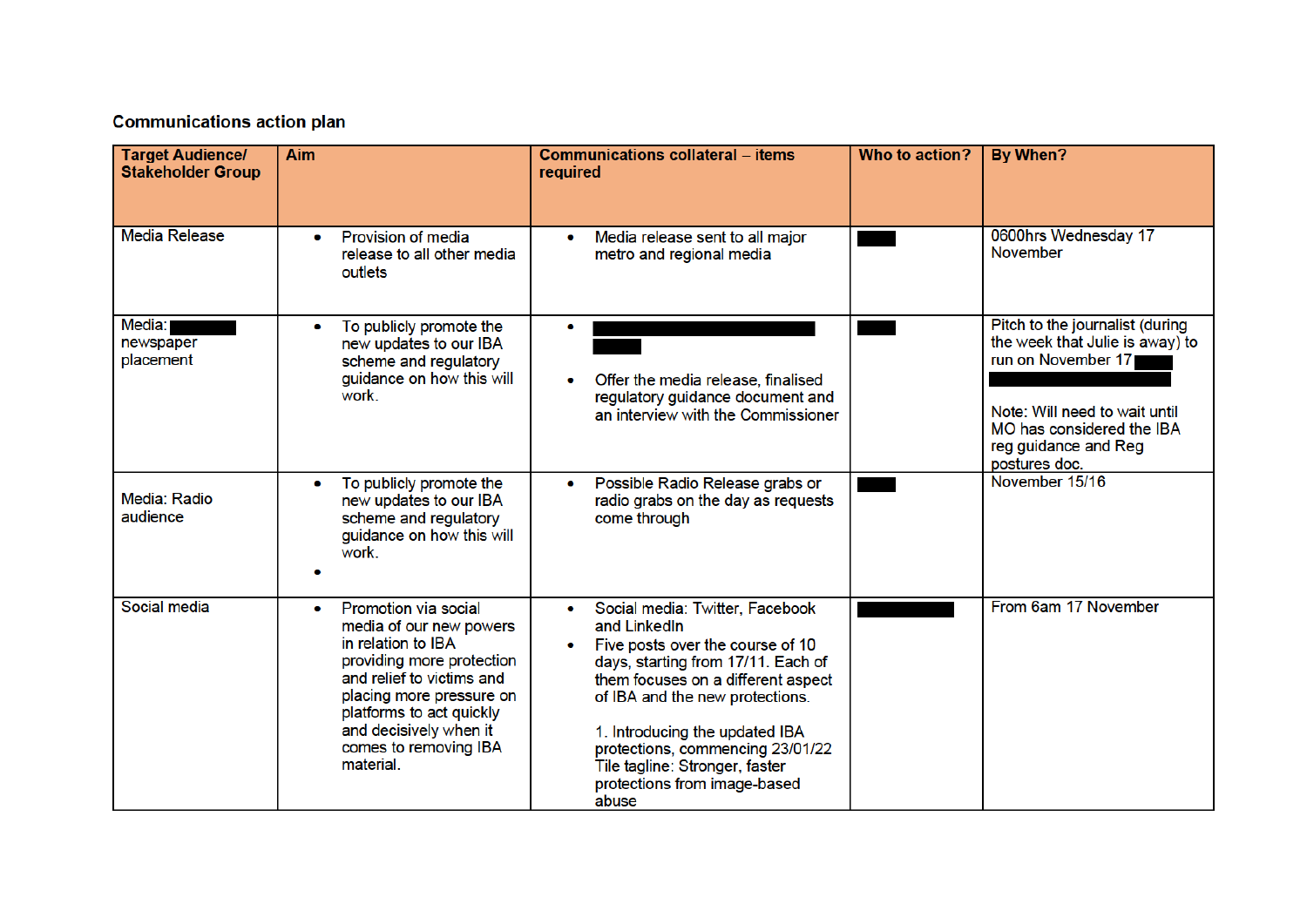| <b>Target Audience/</b><br><b>Stakeholder Group</b> | Aim | <b>Communications collateral - items</b><br>required                                                                                                                                                                                                                                                                                                                                                                                                                                                                                                                                                                                                                                                                                                         | Who to action? | By When? |
|-----------------------------------------------------|-----|--------------------------------------------------------------------------------------------------------------------------------------------------------------------------------------------------------------------------------------------------------------------------------------------------------------------------------------------------------------------------------------------------------------------------------------------------------------------------------------------------------------------------------------------------------------------------------------------------------------------------------------------------------------------------------------------------------------------------------------------------------------|----------------|----------|
|                                                     |     |                                                                                                                                                                                                                                                                                                                                                                                                                                                                                                                                                                                                                                                                                                                                                              |                |          |
|                                                     |     | 2. Removal notice halved<br>Tile tagline: 24 hours for social<br>platforms to remove image-based<br>abuse (post will specify that it is 24<br>hours from receiving a removal<br>notice from eSafety)<br>3. Deep fakes and new types of<br>technologies are covered by IBA<br>Tile tagline: You're protected from<br>abusive deep fakes<br>4. Publishing images of victims<br>without religious/cultural attire is<br>also IBA<br>Tile tagline: Being exposed without<br>your religious/cultural attire is<br>abuse<br>5. IBA penalties up to \$111,000<br>(plus possible criminal charges)<br>Tile Tagline: Abusers will be<br>penalised for sharing or threatening<br>to share private images<br><b>ADDITIONAL POSTS</b><br>Sharing relevant media coverage |                |          |
|                                                     |     | as required (potentially<br>on 17 Nov)                                                                                                                                                                                                                                                                                                                                                                                                                                                                                                                                                                                                                                                                                                                       |                |          |

## **Media release**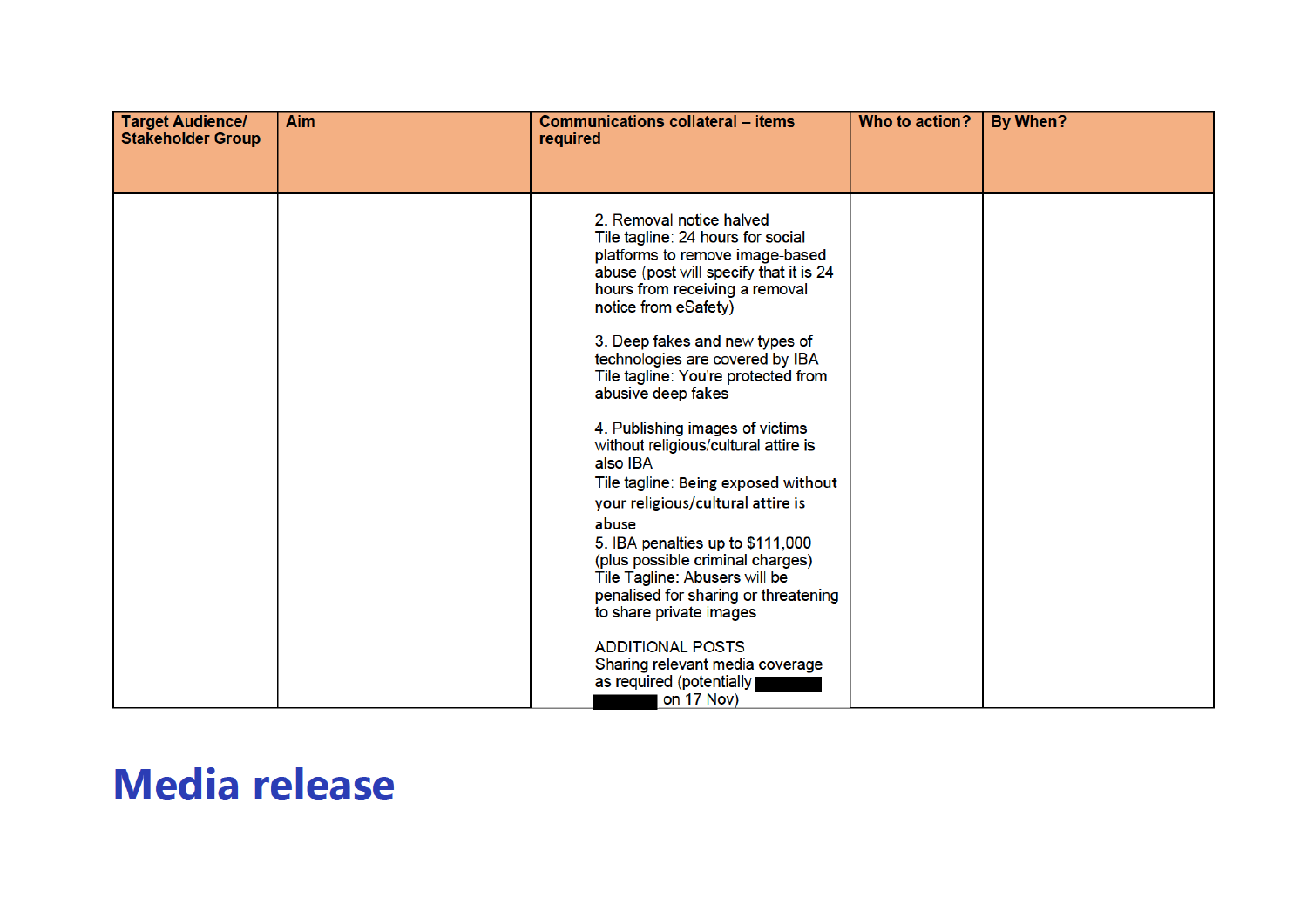## **Platforms and individuals face tougher rules over image-based abuse**

Perpetrators who post an intimate image without consent including deep fakes could face \$111,000 penalties and online platforms will be forced to take down image-based abuse material faster under new powers given to the eSafety Commissioner.

The new updates to the Image-Based Abuse Scheme are a key part of Australia's new Online Safety Act, which aims to better protect victims of image-based abuse.

The updates to the Image-Based Abuse Scheme come as eSafety Commissioner Julie Inman Grant today delivers a major speech at the 13<sup>h</sup> Australian Cyber Conference outlining the agency's regulatory priorities under Australia's new Online Safety Act which commences on January 23.

eSafety also publicly released a paper outlining the new regulatory priorities which will give industry clear insights into how it will administer its protective schemes and when and where it will wield its strengthened enforcement powers.

eSafety Commissioner Julie Inman Grant said image-based abuse affects 1 in 10 Australians and it disproportionately harms younger women from the ages of 18 to 25 where the incidence is 1 in 5.

"Under our updated Image-Based Abuse Scheme, the time online platforms get to take down image-based abuse material after eSafety issues a removal notice, is reduced from 48 hours to 24 hours," Ms Inman Grant said.

"Under the new rules, eSafety can also name and shame platforms which allow publication of non-consensually shared intimate images on two or more occasions in a 12-month period in breach of their own terms of service.

"This is a way to call out platforms that aren't doing enough to combat image-based abuse."

Ms Inman Grant said there will also be major consequences for perpetrators who share or threaten to share sexual images of victims, images of victims without religious or cultural attire or those who use new types of technologies against victims.

"Aside from facing possible criminal charges in their jurisdiction, eSafety can seek penalties of up to \$111,000 if they post or threaten to post an intimate image including those that threaten sexual extortion," Ms Inman Grant said.